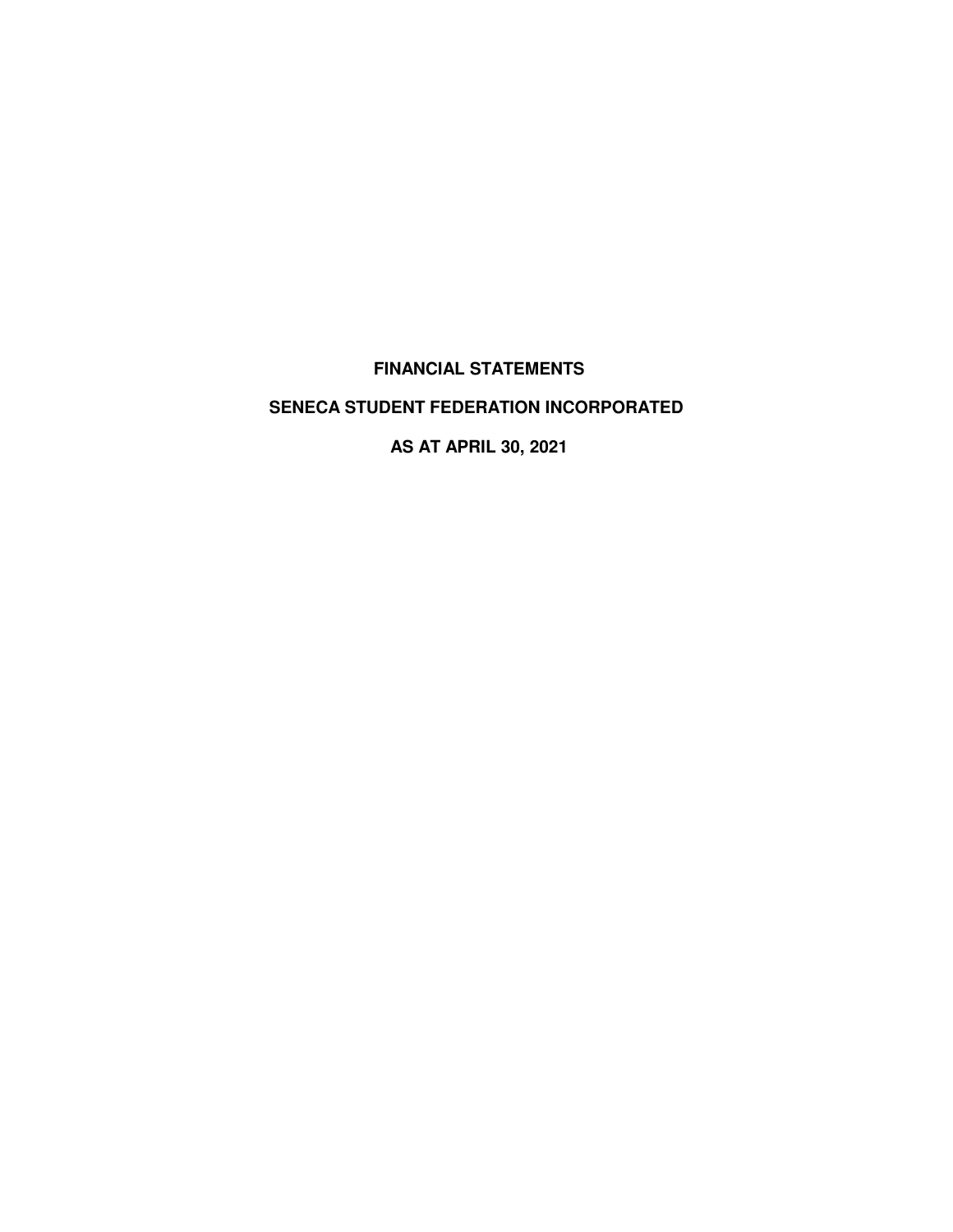# **AS AT APRIL 30, 2021**

# **INDEX**

| Independent Auditors' Report           | $1 - 2$        |
|----------------------------------------|----------------|
| <b>Statement of Financial Position</b> | 3              |
| Statement of Changes in Net Assets     | $\overline{4}$ |
| <b>Statement of Operations</b>         | 5              |
| <b>Statement of Cash Flows</b>         | 6              |
| <b>Notes to Financial Statements</b>   | 7 - 11         |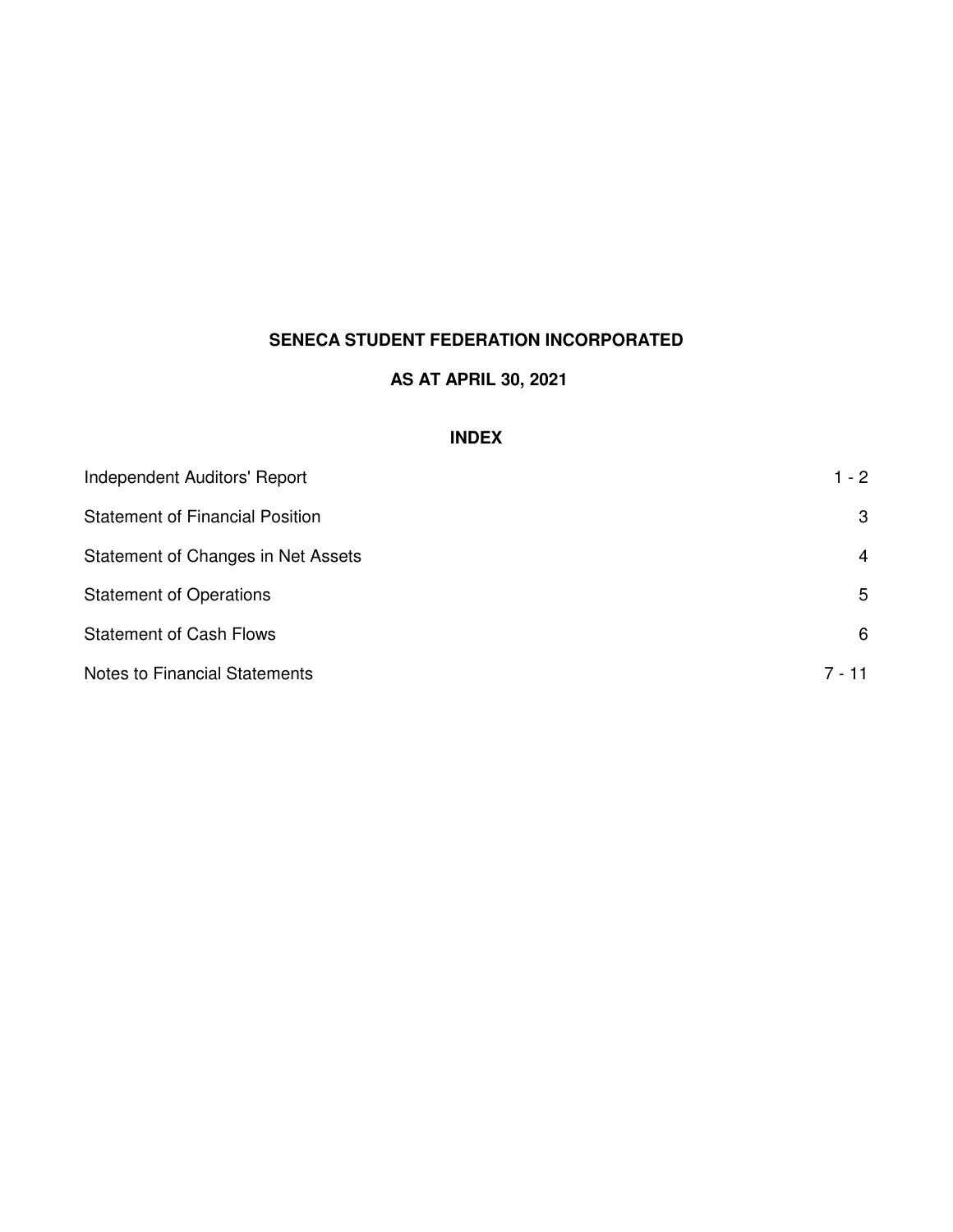#### **INDEPENDENT AUDITORS' REPORT**

#### To the members of **Seneca Student Federation Incorporated**

#### Opinion

We have audited the financial statements of **Seneca Student Federation Incorporated**, which comprise the statement of financial position as at April 30, 2021, and the statements of operations and changes in net assets, and cash flows for the year then ended, and notes to the financial statements, including a summary of significant accounting policies.

In our opinion, the accompanying financial statements present fairly, in all material respects, the financial position of **Seneca Student Federation Incorporated** as at April 30, 2021, and its financial performance and its cash flows for the year then ended in accordance with Canadian accounting standards for not-for-profit organizations.

#### Basis for Opinion

We conducted our audit in accordance with Canadian generally accepted auditing standards. Our responsibilities under those standards are further described in the Auditor's Responsibilities for the Audit of the Financial Statements section of our report. We are independent of **Seneca Student Federation Incorporated** in accordance with the ethical requirements that are relevant to our audit of the financial statements in Canada, and we have fulfilled our other ethical responsibilities in accordance with these requirements. We believe that the audit evidence we have obtained is sufficient and appropriate to provide a basis for our opinion.

#### Responsibilities of Management and Those Charged with Governance for the Financial Statements

Management is responsible for the preparation and fair presentation of the financial statements in accordance with Canadian accounting standards for not-for-profit organizations, and for such internal control as management determines is necessary to enable the preparation of financial statements that are free from material misstatement, whether due to fraud or error.

In preparing the financial statements, management is responsible for assessing **Seneca Student Federation Incorporated's** ability to continue as a going concern, disclosing, as applicable, matters related to going concern and using the going concern basis of accounting unless management either intends to liquidate **Seneca Student Federation Incorporated** or to cease operations, or has no realistic alternative but to do so.

Those charged with governance are responsible for over seeing **Seneca Student Federation Incorporated's** financial reporting process.

#### Auditor's Responsibilities for the Audit of the Financial Statements

Our objectives are to obtain reasonable assurance about whether the financial statements as a whole are free from material misstatement, whether due to fraud or error, and to issue an auditor's report that includes our opinion. Reasonable assurance is a high level of assurance, but is not a guarantee that an audit conducted in accordance with Canadian generally accepted auditing standards will always detect a material misstatement when it exists. Misstatements can arise from fraud or error and are considered material if, individually or in the aggregate, they could reasonably be expected to influence the economic decisions of users taken on the basis of these financial statements. As part of an audit in accordance with Canadian generally accepted auditing standards, we exercise professional judgment and maintain professional skepticism throughout the audit. We also: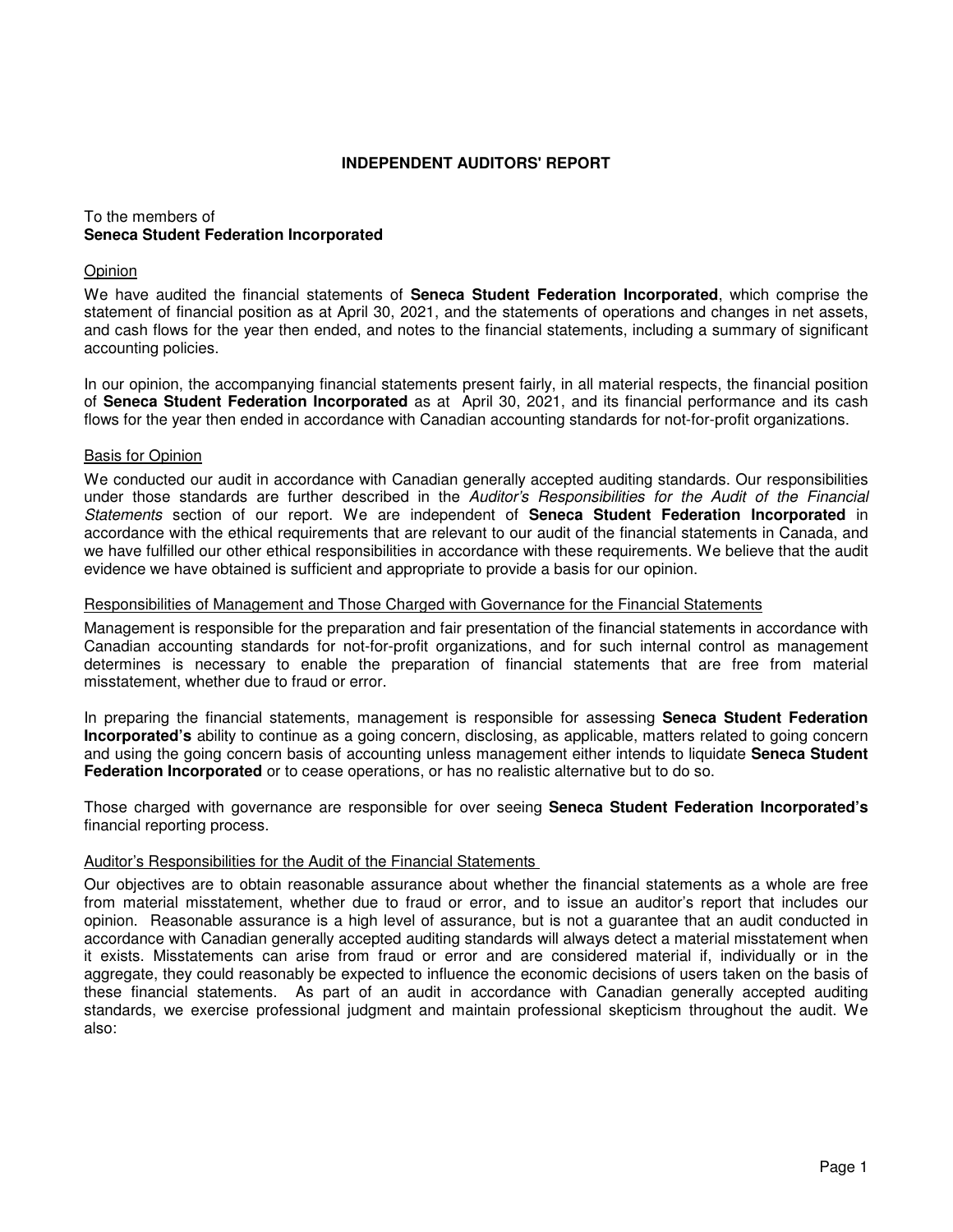- Identify and assess the risks of material misstatement of the financial statements, whether due to fraud or error, design and perform audit procedures responsive to those risks, and obtain audit evidence that is sufficient and appropriate to provide a basis for our opinion. The risk of not detecting a material misstatement resulting from fraud is higher than for one resulting from error, as fraud may involve collusion, forgery, intentional omissions, misrepresentations, or the override of internal control.
- Obtain an understanding of internal control relevant to the audit in order to design audit procedures that are appropriate in the circumstances, but not for the purpose of expressing an opinion on the effectiveness of **Seneca Student Federation Incorporated's** internal control.
- Evaluate the appropriateness of accounting policies used and the reasonableness of accounting estimates and related disclosures made by management.
- Conclude on the appropriateness of management's use of the going concern basis of accounting and, based on the audit evidence obtained, whether a material uncertainty exists related to events or conditions that may cast significant doubt on **Seneca Student Federation Incorporated's** ability to continue as a going concern. If we conclude that a material uncertainty exists, we are required to draw attention in our auditor's report to the related disclosures in the financial statements or, if such disclosures are inadequate, to modify our opinion. Our conclusions are based on the audit evidence obtained up to the date of our auditor's report. However, future events or conditions may cause **Seneca Student Federation Incorporated** to cease to continue as a going concern.
- Evaluate the overall presentation, structure and content of the financial statements, including the disclosures, and whether the financial statements represent the underlying transactions and events in a manner that achieves fair presentation.

We communicate with those charged with governance regarding, among other matters, the planned scope and timing of the audit and significant audit findings, including any significant deficiencies in internal control that we identify during our audit.

Can't Show YalePGCLLP.tif

Chartered Professional Accountants Licensed Public Accountants

Toronto, Ontario TBA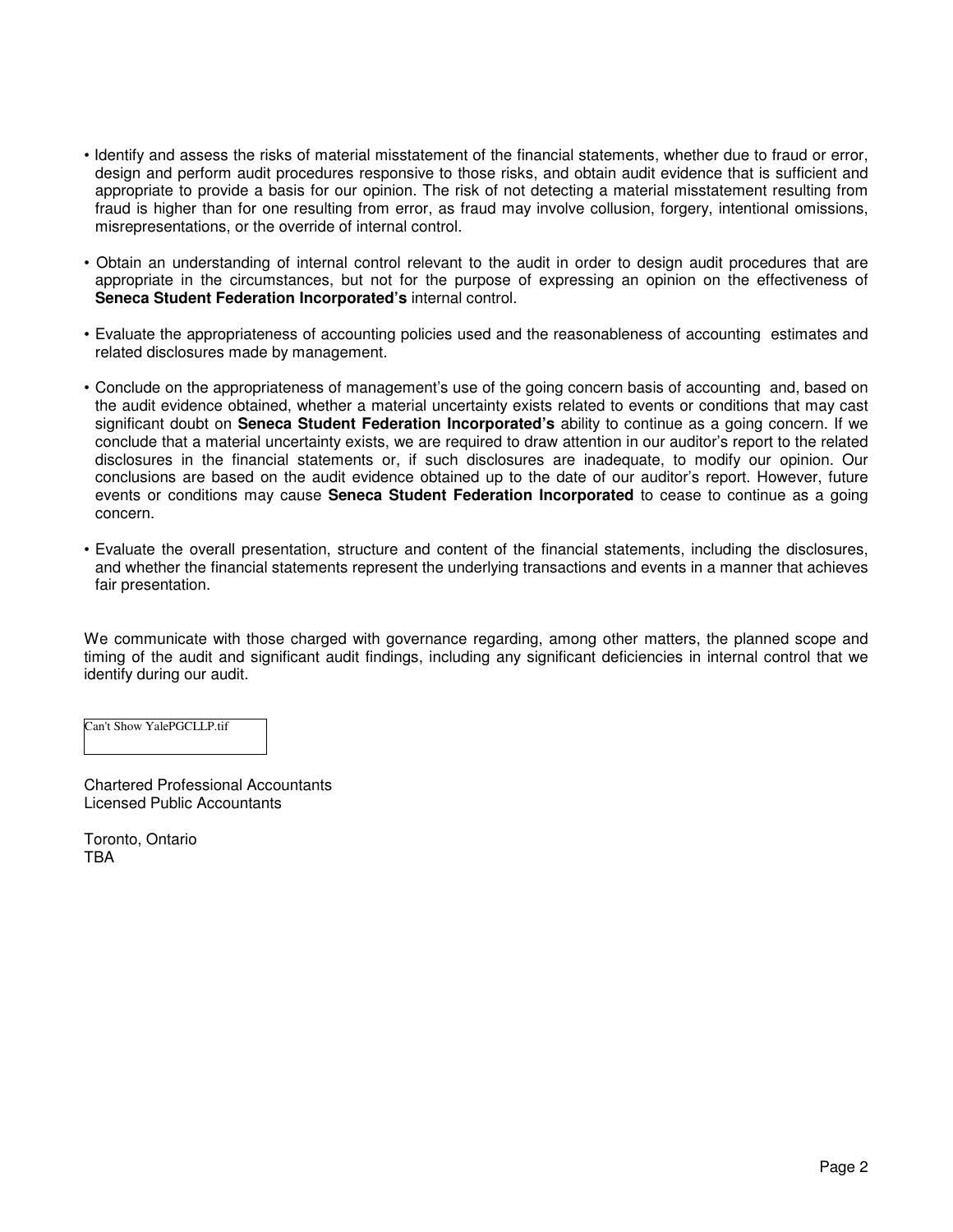# **STATEMENT OF FINANCIAL POSITION**

## **AS AT APRIL 30, 2021 (With corresponding figures as at April 30, 2020)**

|                                                        | 2021              | 2020              |
|--------------------------------------------------------|-------------------|-------------------|
| <b>ASSETS</b>                                          |                   |                   |
| <b>CURRENT</b><br>Cash                                 | 11,857,832<br>\$. | 10,628,893<br>\$. |
| Due from Seneca College of Applied Arts and Technology | 242,535           | 308,368           |
| <b>HST</b> receivable                                  | 2,269             | 4,760             |
| Inventory                                              | 38,071            | 52,549            |
| Prepaid expenses                                       | 47,615            | 41,186            |
|                                                        | 12,188,322        | 11,035,756        |
| <b>PROPERTY AND EQUIPMENT</b> (note 3)                 | 7,960,593         | 8,400,099         |
| <b>RESTRICTED CASH-STUDENT BUILDING FUND (note 4)</b>  | 10,092,017        | 10,014,724        |
| <b>TOTAL ASSETS</b>                                    | 30,240,932<br>S.  | 29,450,579<br>\$. |

# LIABILITIES AND NET ASSETS

## **CURRENT**

| Accounts payable and accrued liabilities<br>Health and dental premiums payable<br>Liability to Seneca for building | \$<br>1,223,329<br>1,306,995<br>1,752,310<br>4,282,634 | \$<br>266,219<br>1,153,384<br>2,002,310<br>3,421,913 |
|--------------------------------------------------------------------------------------------------------------------|--------------------------------------------------------|------------------------------------------------------|
| <b>DEFERRED STUDENT BUILDING FEES (note 4)</b>                                                                     | 10,092,017                                             | 10,014,724                                           |
| <b>DEFERRED REVENUE - BUILDING (note 5)</b>                                                                        | 7,059,039<br>17,151,056                                | <u>7,371,105</u><br><u>17,385,829</u>                |
| <b>TOTAL LIABILITIES</b>                                                                                           | 21,433,690                                             | 20,807,742                                           |
| <b>NET ASSETS</b>                                                                                                  | 8,807,242                                              | 8,642,837                                            |
| <b>TOTAL LIABILITIES AND NET ASSETS</b>                                                                            | 30,240,932                                             | 29,450,579                                           |

#### **APPROVED ON BEHALF OF THE BOARD**

**Director** 

Director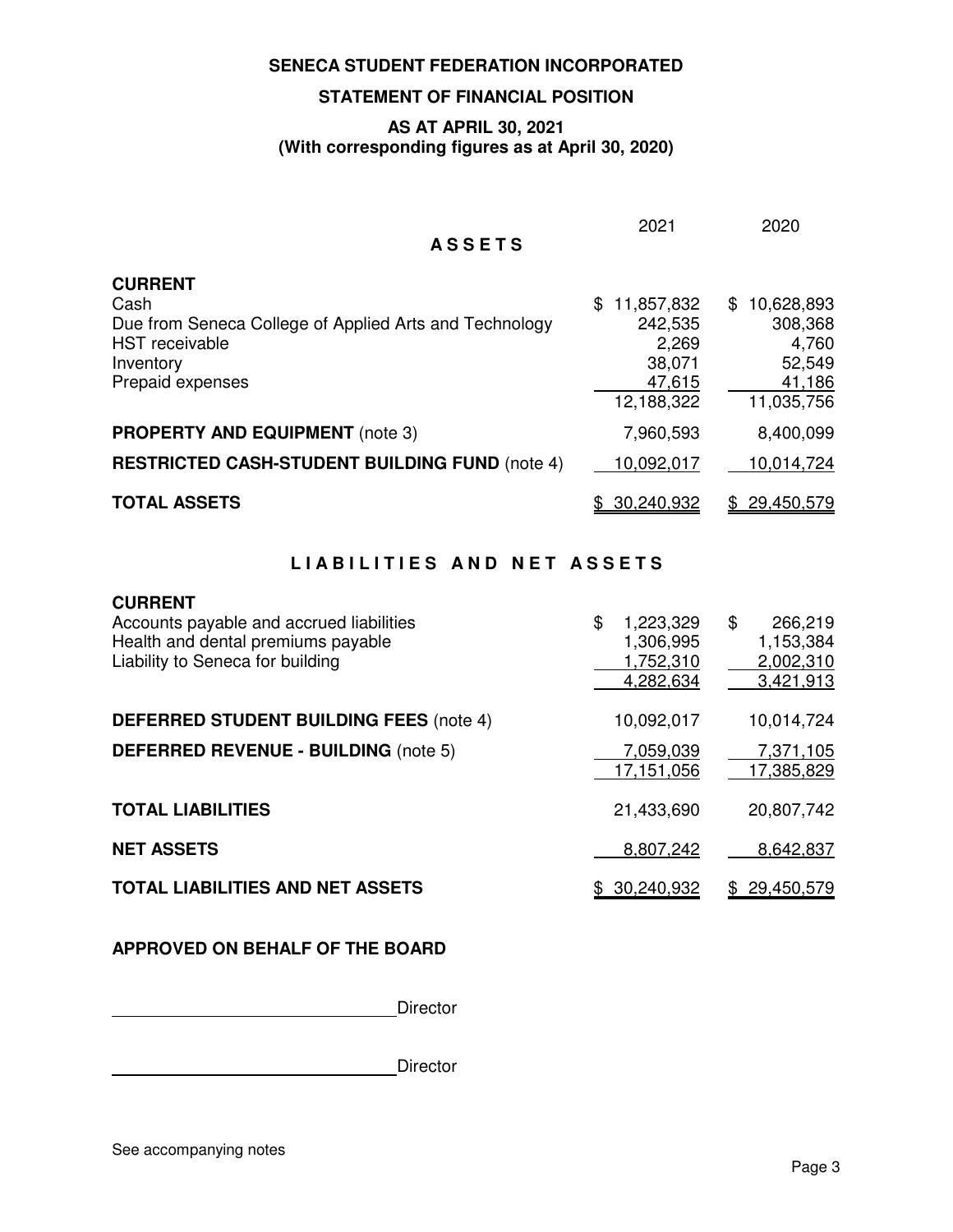# **STATEMENT OF CHANGES IN NET ASSETS**

## **FOR THE YEAR ENDED APRIL 30, 2021 (With corresponding figures for the year ended April 30, 2020)**

|                                               |     | 2021      | 2020                   |
|-----------------------------------------------|-----|-----------|------------------------|
| <b>OPENING NET ASSETS</b>                     | \$. | 8,642,837 | \$7,995,958            |
| Excess of revenues over expenses for the year |     | 164,405   | 646,879                |
| <b>CLOSING NET ASSETS</b>                     |     | 8,807,242 | \$<br><u>8,642,837</u> |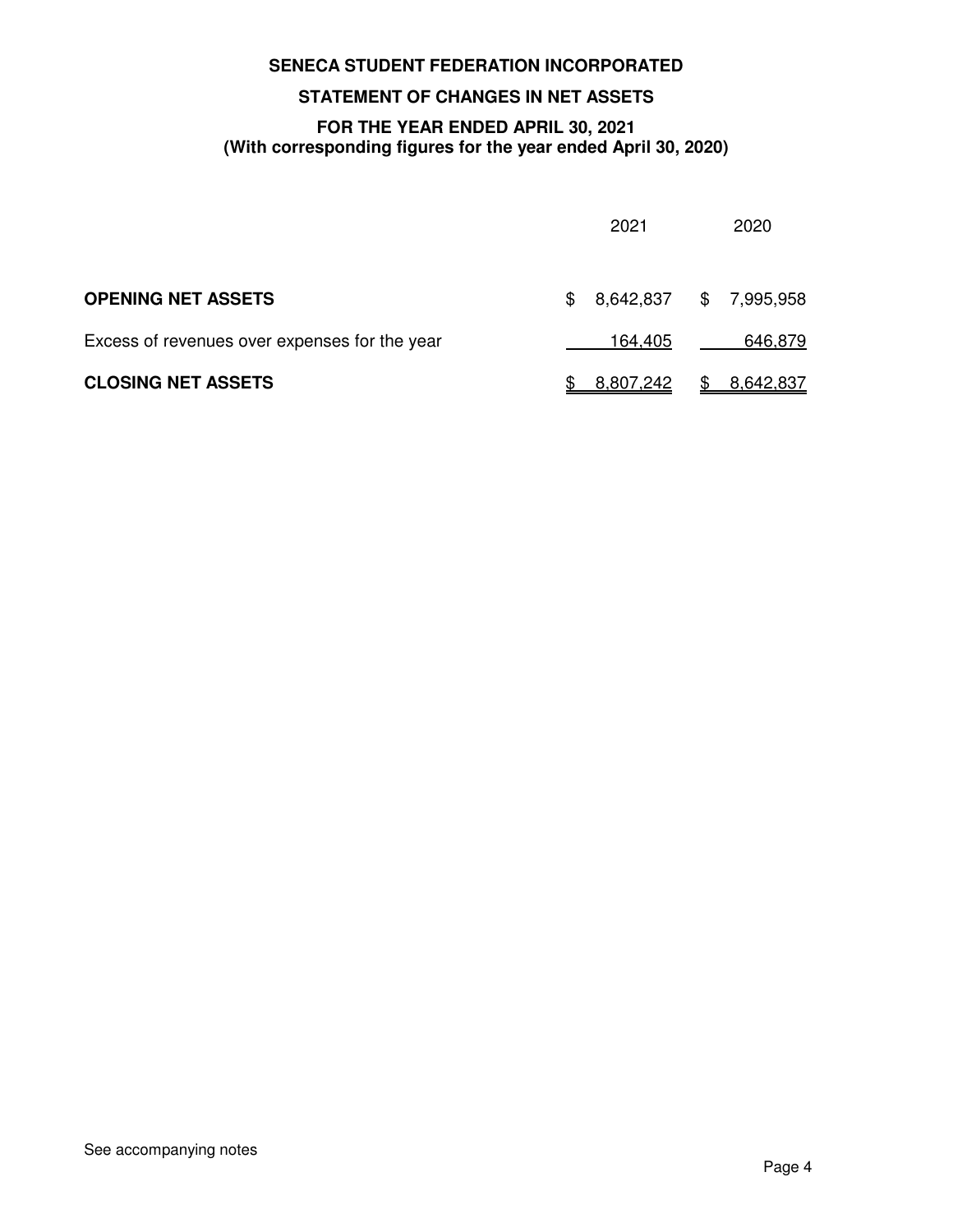# **STATEMENT OF OPERATIONS**

## **FOR THE YEAR ENDED APRIL 30, 2021 (With corresponding figures for the year ended April 30, 2020)**

|                                                                                                                                                                                                 | 2021                                                           | 2020                                                            |
|-------------------------------------------------------------------------------------------------------------------------------------------------------------------------------------------------|----------------------------------------------------------------|-----------------------------------------------------------------|
| <b>REVENUES</b><br>Fees income received<br>Health and dental fees collected<br><b>Earned Income</b><br>Amortization of deferred revenue - building (note 4)                                     | \$<br>3,769,706<br>4,758,517<br>99,967<br>302,566<br>8,930,756 | \$<br>4,272,043<br>4,432,157<br>873,761<br>311,792<br>9,889,753 |
| <b>EXPENSES</b>                                                                                                                                                                                 |                                                                |                                                                 |
| <b>Administration and Governance</b><br>Wages (note 11)<br>Professional development<br>Administrative costs<br>Repair, maintenance & equipment<br><b>Election costs</b><br>Vision 2020 (note 7) | 592,139<br>34,826<br>334,225<br>3,628<br>17,716<br>111,145     | 1,732,188<br>56,927<br>663,345<br>108,639<br>19,411<br>24,529   |
| Member Experience<br>Student engagement and programs<br>Student community and awards<br>Shuttle Bus (note 8)                                                                                    | 142,772<br>2,294,048                                           | 925,979<br>548,340<br>48,905                                    |
| <b>Business and Services Provided</b><br>Health and dental premium expenses<br>Pub costs<br>Food service costs<br>Items purchased for re-sale                                                   | 4,790,478<br>4,410<br>9,326                                    | 4,360,367<br>23,532<br>152,657<br>123,303                       |
| <b>Other Expenses</b><br>Amortization                                                                                                                                                           | 431,638<br>8,766,351                                           | 454,752<br>9,242,874                                            |
| <b>EXCESS OF REVENUES OVER EXPENSES</b><br><b>FOR THE YEAR</b>                                                                                                                                  | $\frac{1}{2}$<br>164,405                                       | \$<br>646,879                                                   |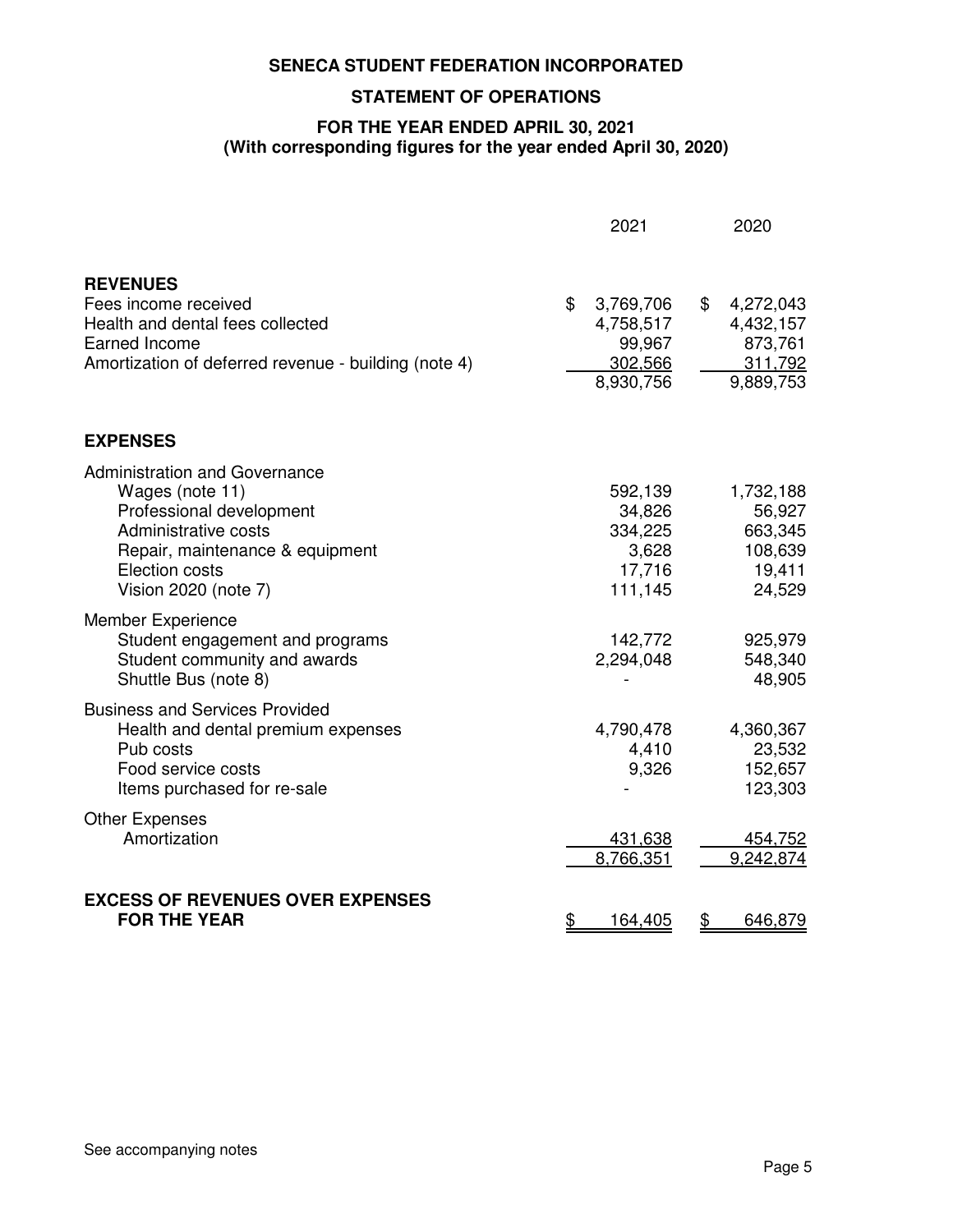## **STATEMENT OF CASH FLOWS**

## **FOR THE YEAR ENDED APRIL 30, 2021 (With comparative figures for the year ended April 30, 2020)**

|                                                                                                                                                                                                                                                                                                                                                                                                                                                        | 2021                                                                                                         | 2020                                                                                                                                     |
|--------------------------------------------------------------------------------------------------------------------------------------------------------------------------------------------------------------------------------------------------------------------------------------------------------------------------------------------------------------------------------------------------------------------------------------------------------|--------------------------------------------------------------------------------------------------------------|------------------------------------------------------------------------------------------------------------------------------------------|
| <b>CASH PROVIDED BY (USED IN)</b>                                                                                                                                                                                                                                                                                                                                                                                                                      |                                                                                                              |                                                                                                                                          |
| <b>OPERATIONS</b><br>Excess of revenues over expenses                                                                                                                                                                                                                                                                                                                                                                                                  | \$<br>164,405                                                                                                | \$<br>646,879                                                                                                                            |
| Non-cash item:<br>Amortization                                                                                                                                                                                                                                                                                                                                                                                                                         | 431,638                                                                                                      | 454,752                                                                                                                                  |
| Non-cash working capital:<br>Decrease (increase) in amount due from Seneca College<br>Decrease in HST receivable<br>Increase in prepaid expenses<br>Decrease (increase) in inventory<br>Increase in accounts payable and accrued liabilities<br>Increase in health and dental premiums payable<br>Decrease in liability to Seneca for building<br>Deferred revenue<br>Increase in deferred building fund fees<br>Decrease in deferred revenue building | 65,833<br>2,491<br>(6, 429)<br>14,478<br>957,110<br>153,611<br>(250,000)<br>77,293<br>(312,066)<br>1,298,364 | (210, 365)<br>2,225<br>(12, 384)<br>(31,092)<br>156,063<br>49,411<br>(247, 690)<br>(1, 575)<br>898,647<br>(130, 515)<br><u>1,574,356</u> |
| <b>INVESTING</b><br>Decrease (increase) of property and equipment<br>Decrease in cash restricted for building fund                                                                                                                                                                                                                                                                                                                                     | 7,868<br>(77, 293)<br>(6 <u>9,425</u> )                                                                      | (328, 287)<br>(898, 647)<br>(1, 226, 934)                                                                                                |
| <b>CHANGE IN CASH</b>                                                                                                                                                                                                                                                                                                                                                                                                                                  | 1,228,939                                                                                                    | 347,422                                                                                                                                  |
| <b>OPENING CASH</b>                                                                                                                                                                                                                                                                                                                                                                                                                                    | 10,628,893                                                                                                   | <u>10,281,471</u>                                                                                                                        |
| <b>CLOSING CASH</b>                                                                                                                                                                                                                                                                                                                                                                                                                                    | <u>\$11,857,832</u>                                                                                          | \$<br><u>10,628,893</u>                                                                                                                  |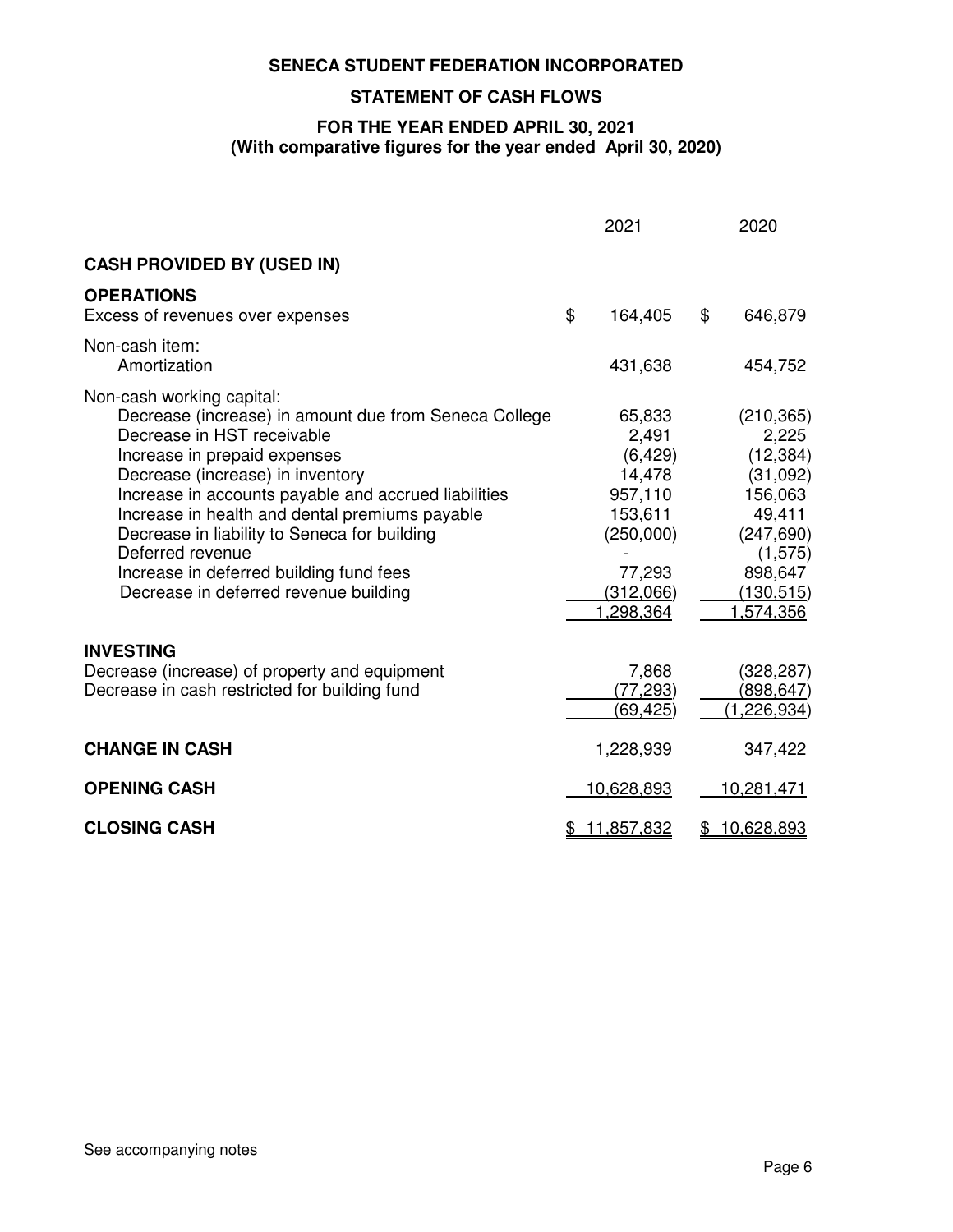## **NOTES TO FINANCIAL STATEMENTS**

## **AS AT APRIL 30, 2021**

## **1. STATUS AND PURPOSE OF THE ORGANIZATION**

The Seneca Student Federation Incorporated (the Federation) is a non-profit corporation. The Federation was incorporated on February 3, 2000, for the purpose of carrying on activities for the benefit of the students of Seneca College of Applied Arts and Technology. As the Federation's revenues are derived from Seneca College's student body, it is economically dependent upon the college. As a non-profit organization the corporation is exempt from income taxes.

## **2. SUMMARY OF SIGNIFICANT ACCOUNTING POLICIES**

These financial statements have been prepared in accordance with Part III of the CPA Canada Handbook - Accounting Standards for Not-For-Profit Organizations.

#### Cash

Cash consists of cash on hand, as well as chequing and savings account balances at Canadian Chartered banks.

#### Financial instruments

The Federation initially records a financial assets and financial liabilities at its fair value. The Federation subsequently measures all its financial assets and financial liabilities at amortized cost.

Financial assets and financial liabilities measured at amortized cost include cash and restricted cash, due from Seneca College of Applied Arts and Technology, accounts payable and accrued liabilities and health and dental premiums payable.

#### Property and equipment

Property and equipment are recorded at cost and are amortized on a declining balance basis using the following rates:

| <b>Building improvements</b> | 4%     |
|------------------------------|--------|
| Storage shed and fencing     | 10%    |
| Furniture and fixtures       | 20%    |
| Computer and other equipment | $30\%$ |
| Computer software            | 100%   |
| Ramp                         | 8%     |

#### Impairment of property and equipment

Property and equipment subject to amortization are reviewed for impairment whenever events or changes in circumstances indicate that the carrying value of an asset may not be recoverable. Impairment is assessed by comparing the carrying amount of an asset to be held and used with the total of the undiscounted cash flows expected from its use and disposition. If the asset is impaired, the impairment loss to be recognized is measured by the amount by which the carrying amount of the asset exceeds its fair value, generally determined on a discounted cash flow basis. Any impairment results in a write-down of the asset and a charge to income during the year. An impairment loss is not reversed if the fair value of the related long-lived asset subsequently increases.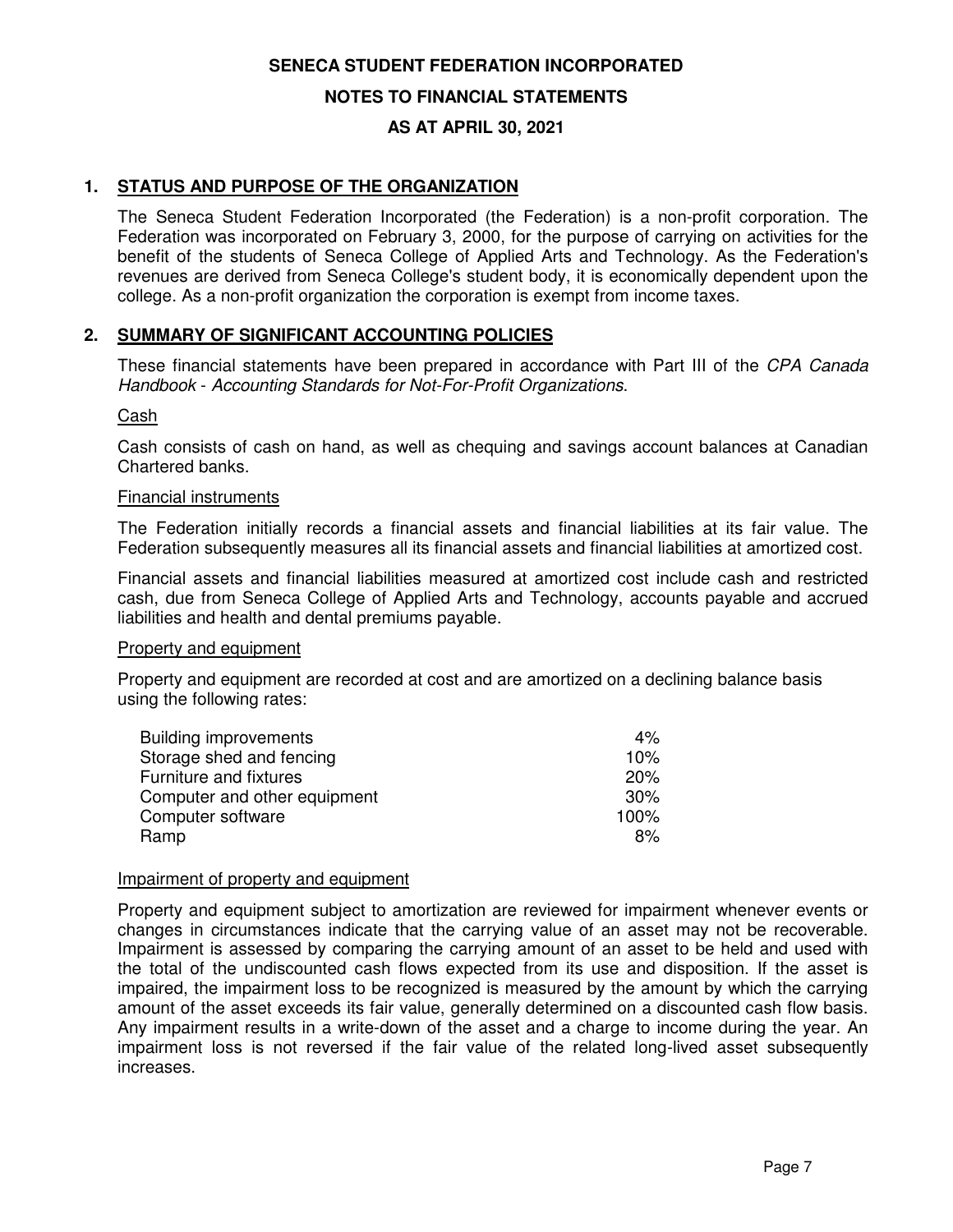**NOTES TO FINANCIAL STATEMENTS**

## **AS AT APRIL 30, 2021**

#### **2. SUMMARY OF SIGNIFICANT ACCOUNTING POLICIES (continued)**

#### Revenue recognition

The Federation follows the deferral method of accounting for internally restricted contributions. Restricted contributions are recognized as revenue in the year in which the related expenses are incurred. Unrestricted contributions are recognized as revenue when they are received or receivable if the amount to be received can be reasonably estimated and collection is reasonably assured.

Membership fees are recognized when received, or receivable, provided that collection is reasonably assured and the amount is determinable.

Sales revenues are recognized when the related goods are sold or services performed.

#### Inventory

Inventory is valued at the lower of cost and net realizable value. Cost is determined on a weighted average basis.

#### Contributed services

The Federation makes use of volunteers in its operations. Due to the difficulty in determining the fair value of the services, they are not recognized in the financial statements.

#### Use of estimates

The preparation of financial statements requires management to make estimates and assumptions that affect revenue and expenditures reported during the period, in addition to the reported amounts of assets and liabilities and the disclosure of contingent liabilities at the date of the financial statements. Significant items requiring the use of estimates include the net book value and associated amortization of the property and equipment. Actual results could differ from those estimates.

#### Government assistance

Government assistance received by the Federation is recorded in the statement of operations as a reduction of the expense to which it relates at the time it is incurred.

#### **3. PROPERTY AND EQUIPMENT**

|                              |                 | Accumulated     |     |           | Net Book Value  |
|------------------------------|-----------------|-----------------|-----|-----------|-----------------|
|                              | Cost            | Amortization    |     | 2021      | 2020            |
| <b>Building improvements</b> | \$<br>8,680,598 | \$<br>1,072,794 | \$. | 7,607,804 | \$<br>7,934,296 |
| Storage shed and fencing     | 29,320          | 24,235          |     | 5,084     | 5,526           |
| Furniture and fixtures       | 1,732,521       | 1,554,744       |     | 177,777   | 222,221         |
| Java junction equipment      | 20,229          | 19,278          |     | 951       | 1,189           |
| Computer equipment           | 434,827         | 348,248         |     | 86,579    | 126,187         |
| Other equipment              | 365,921         | 285,259         |     | 80,662    | 108,793         |
| Ramp                         | 8,990           | 7,254           |     | 1,736     | 1,887           |
|                              | 11,272,406      | 3,311,812       |     | 7,960,593 | 8,400,099       |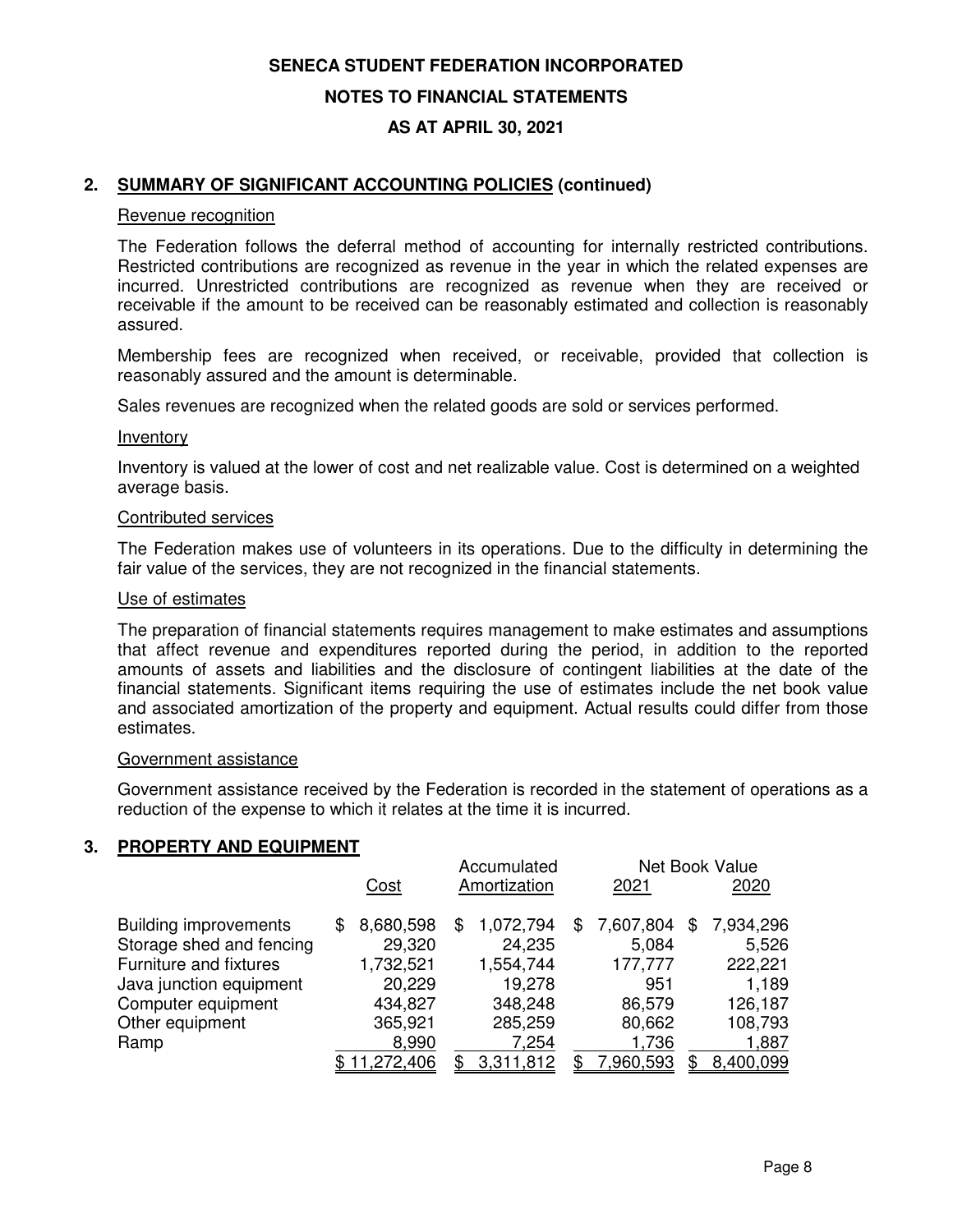# **SENECA STUDENT FEDERATION INCORPORATED NOTES TO FINANCIAL STATEMENTS**

## **AS AT APRIL 30, 2021**

## **4. STUDENT BUILDING FUND**

The student building fund accumulates the building fund fee charged to students each semester. This fund will be used for the building and renovations of the Newnham Student Centre and future construction of student space at King campus. The student building fund fee started in the Fall of 2010. The fund is reserved for future commitments and it is not part of the operations. In 2018, a decision was made to allocate the interest income earned on the fund towards the building fund.

|                                     | 2021                       | 2020       |
|-------------------------------------|----------------------------|------------|
| Opening fund balance                | $$10,014,724$ \$ 9,116,077 |            |
| Fees received                       | 12,177                     | 884,930    |
| Interest earned on building fund    | 55,616                     | 194,994    |
| Reimbursement from College          | 9,500                      |            |
| Building additions and expenditures |                            | (181,277)  |
| Closing fund balance                | 10,092,017                 | 10,014,724 |

In fiscal 2020, contributions were made for the construction of Magna Hall at King Campus. The amount spent in the year totaled \$181,277. This amount has been reclassified to Deferred Revenue Building. The deferred revenue - building account is being reduced as depreciation is booked against the capital asset. There were no expenditures for the current year.

2021 2020

## **5. DEFERRED REVENUE BUILDING**

|    |                                                   |     | 느냐느 !                    | ∟∪∟∪                              |
|----|---------------------------------------------------|-----|--------------------------|-----------------------------------|
|    | Opening balance<br>Additions in the year          | \$. |                          | 7,371,105 \$ 7,501,620<br>181,277 |
|    | Reimbursements from college                       |     | (9,500)                  |                                   |
|    | Amortization booked in the year to revenue        |     | <u>(302,566)</u>         | <u>(311,792)</u>                  |
|    | Closing deferred revenue                          |     | 7,059,039                | 7,371,105                         |
| 6. | <b>WORKING CAPITAL AND INTERNAL RESERVE FUNDS</b> |     |                          |                                   |
|    |                                                   |     | 2021                     | 2020                              |
|    | The Federation's working capital is as follows:   |     |                          |                                   |
|    | <b>Current assets</b>                             | \$. | 12,188,322 \$ 11,035,756 |                                   |
|    | <b>Current liabilities</b>                        |     | (4,282,634)              | (3,421,913)                       |
|    | Working capital                                   |     | 7,905,688                | 7,613,843                         |

The primary source of cash used for operational expenses is the student fees. The management of working capital involves controlling disbursements such that sufficient working capital is maintained through the year to cover operating expenses. The working capital calculated above must be sufficient both in amount and liquidity to cover operating expenses.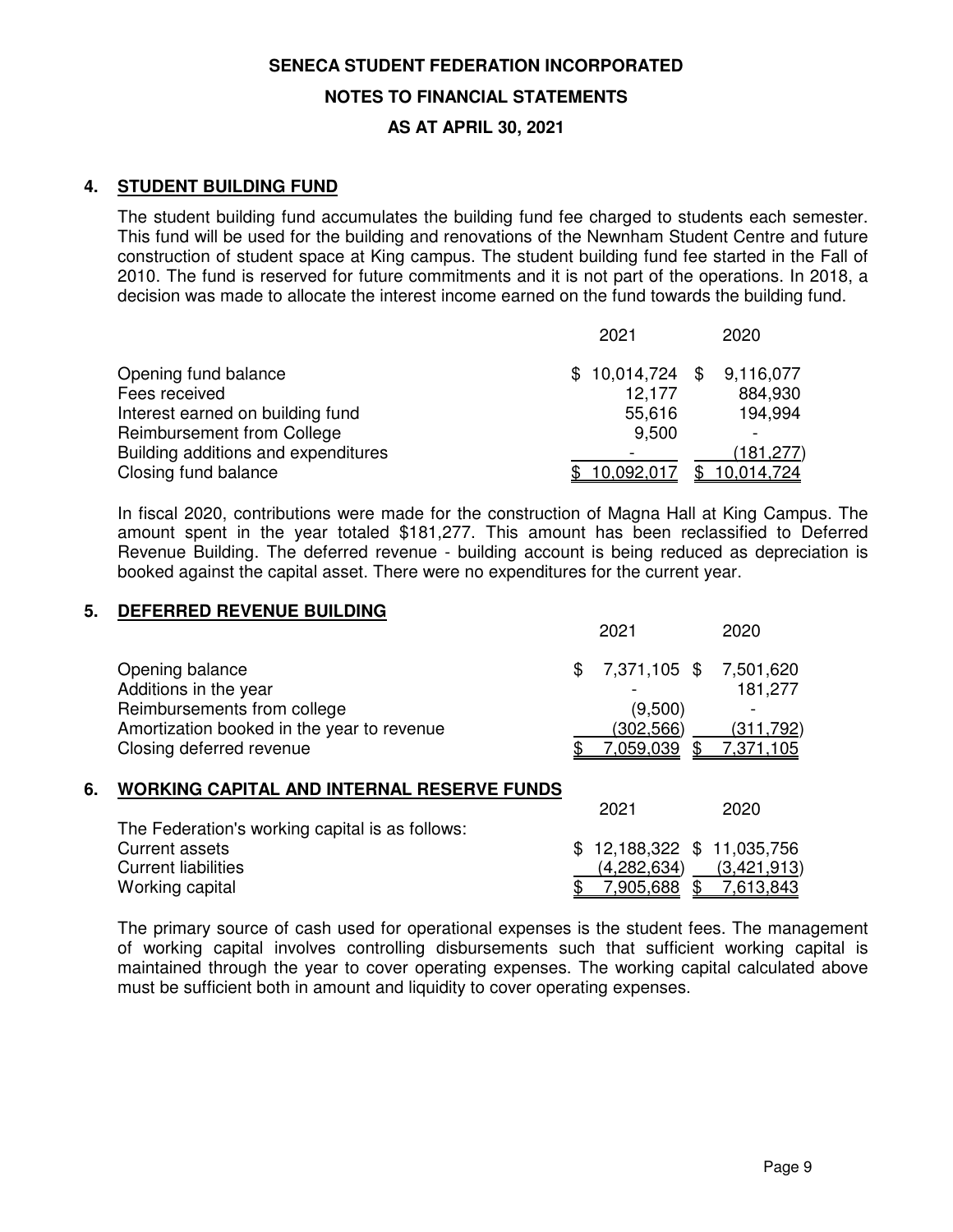## **NOTES TO FINANCIAL STATEMENTS**

## **AS AT APRIL 30, 2021**

#### **7. VISION 2020**

Vision 2020 is a multiyear plan that the Federation commenced in 2019 to continue to improve its focus and priority of student needs including good governance, advocacy, college navigation, and social inclusion in all activities and events.

The plan includes a Vision, Mission and Values Mandate and a review of the Federation's By-Laws and policies which drive a revised strategic plan.

The project also includes an enhanced work integrated learning model in all aspects of the Federation and realigns staff roles to support the new structure.

## **8. SHUTTLE BUS SERVICE**

In 2019, the Federation suspended financial contributions to the Shuttle Bus program due to the Student Choice Initiative. The COVID-19 pandemic extended this suspension until such time as inperson classes can resume. The Federation's fee structure has not included the operation of this services since September of 2019.

## **9. CONTRACTUAL OBLIGATIONS**

The Federation engages its insurer for the health and dental plan for a one-year period beginning in September of each year. The Federation's agreement with ACL Student Benefits for the year ending August 31, 2021 was renewed for the year ending August 31, 2022.

#### **10. OPERATING LEASE**

The Federation is to pay an annual additional rent equal to the lesser of the operating costs and the maximum as defined in the lease agreement. The maximum was set at \$177,640 for the year ended April 30, 2021.

#### **11. GOVERNMENT ASSISTANCE**

As part of the Government of Canada's COVID-19 relief efforts for Canadian entities, the Federation received assistance in the form of subsidies related to payroll. During the year, \$702,667 was received under the Canada Emergency Wage Subsidy program (CEWS) and recorded in the statement of operations as a reduction of wages. At April 30, 2021, \$31,027 of CEWS (2020 - \$170,205) was included in accounts receivable.

#### **12. FINANCIAL INSTRUMENTS - RISKS AND UNCERTAINTIES**

#### Financial risks

The Federation is exposed to various financial risks through transactions in financial instruments. The following provides helpful information in assessing the extent of the Federation's exposure to these risks.

#### Credit risk

Credit risk is the risk that one party to a financial instrument will cause a financial loss for the other party by failing to discharge an obligation. The Federation's main credit risk relates to its receivable from Seneca College.